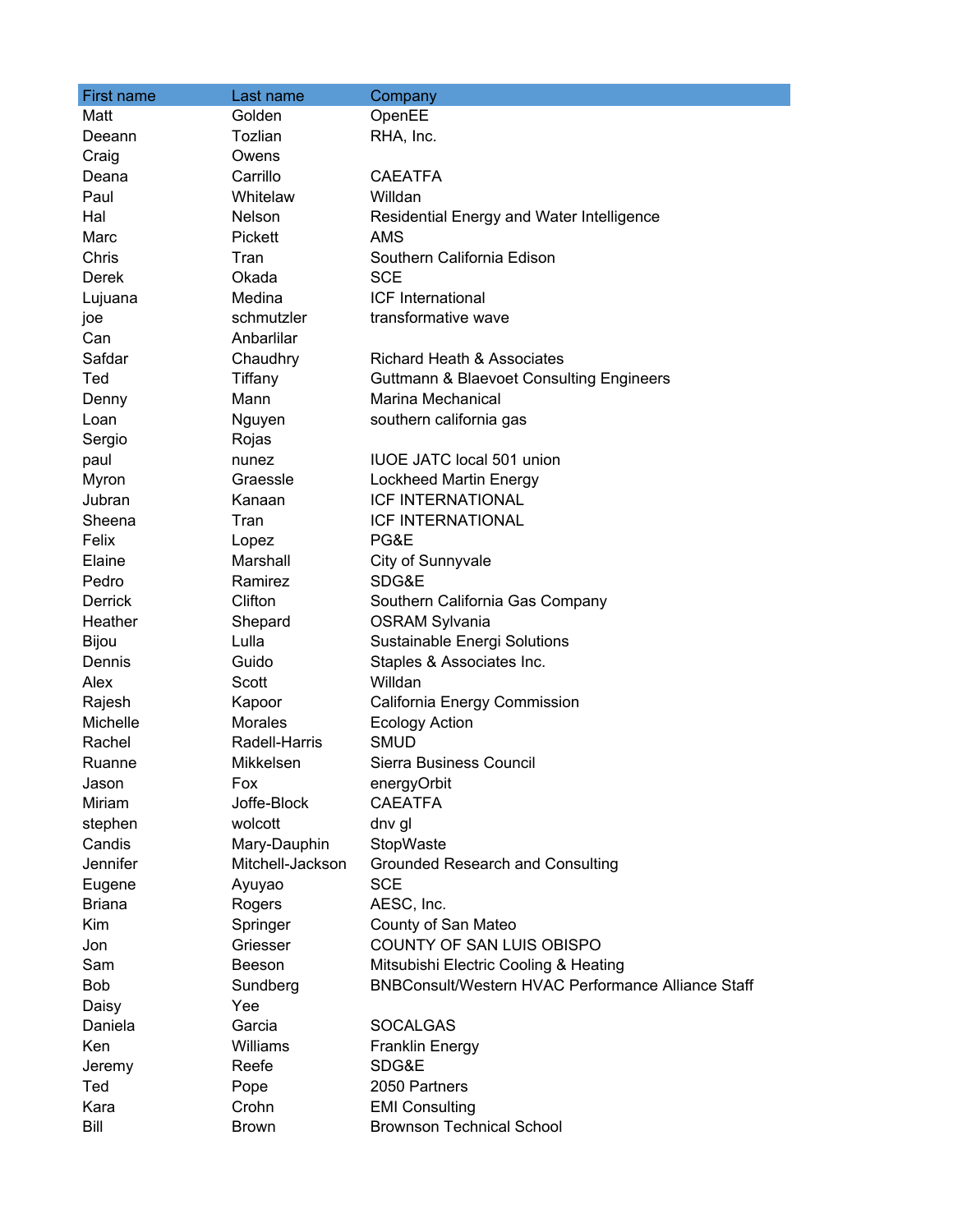Jefferson Litten Community Environmental Council Peter Biermayer CPU C Madeline **Kostic** ICF Karen **Herter** Herter Herter Energy Research Solutions Spencer Lipp Lockheed Martin Subid Wagley jim kemper LADWP josiah adams Ecology Action YANDA **ZHANG** ZYD Energy, Inc. Paul Thomas San Diego Gas & Electric winnie tran Sempra Energy Al Gaspari PG&E Amir Ehyai Eric Sikkema Colorado Energy Group Kevin **DeMaster** Mitsubishi Electric Cooling & Heating Anuj Desai SCE Whitney **Pope** Ef Birch Strategic Energy Group Shayne **Holderby** Honeywell Smart Grid Solutions Scott **Farmer** Ecology Action Mark **Allen** Allen **ACE Contractrors** Lynn Benningfield Benningfield Group Richard Schorske ZNE Alliance Udi Merhav energyOrbit Harry Charalambides PACIFIC GAS AND ELECTRIC COMPANY Robert Hansen CALIFORNIA PUBLIC UTILITIES COMMISSION John Plaggmier SBC Daniel Degu Jonathan Budner Budner Consulting Mark Johnson Judicial Council of California Ben Cooper SF Dept of the Environment Michelle **Thomas** SCE Nicholas Snyder Nicholas Snyder Consulting Rochelle Thomas San Joaquin Valley Clean Energy Organization Elizabeth Lowe Barakat Consulting Laurel Lees County of San Diego angela hacker COUNTY OF SANTA BARBARA Beckie Menten MCE Carmen Best CPUC Carol **Yin** Yin Yinsight, Inc. Caroline Chen StatWizards LLC Cynthia Mitchell TURN consultant Darren Hanway SCG Doreen Caruth PG&E Elizabeth Baires SoCalGas George Odero Energywise Engineering & Technical Consulting Hanna Grene CENTER FOR SUSTAINABLE ENERGY Jeanne Clinton CPUC Jeff Hirsch James J Hirsch & Associates Jenny Berg BayREN Jeorge Tagnipes CPUC Jim **Hawley** Dewey Square Group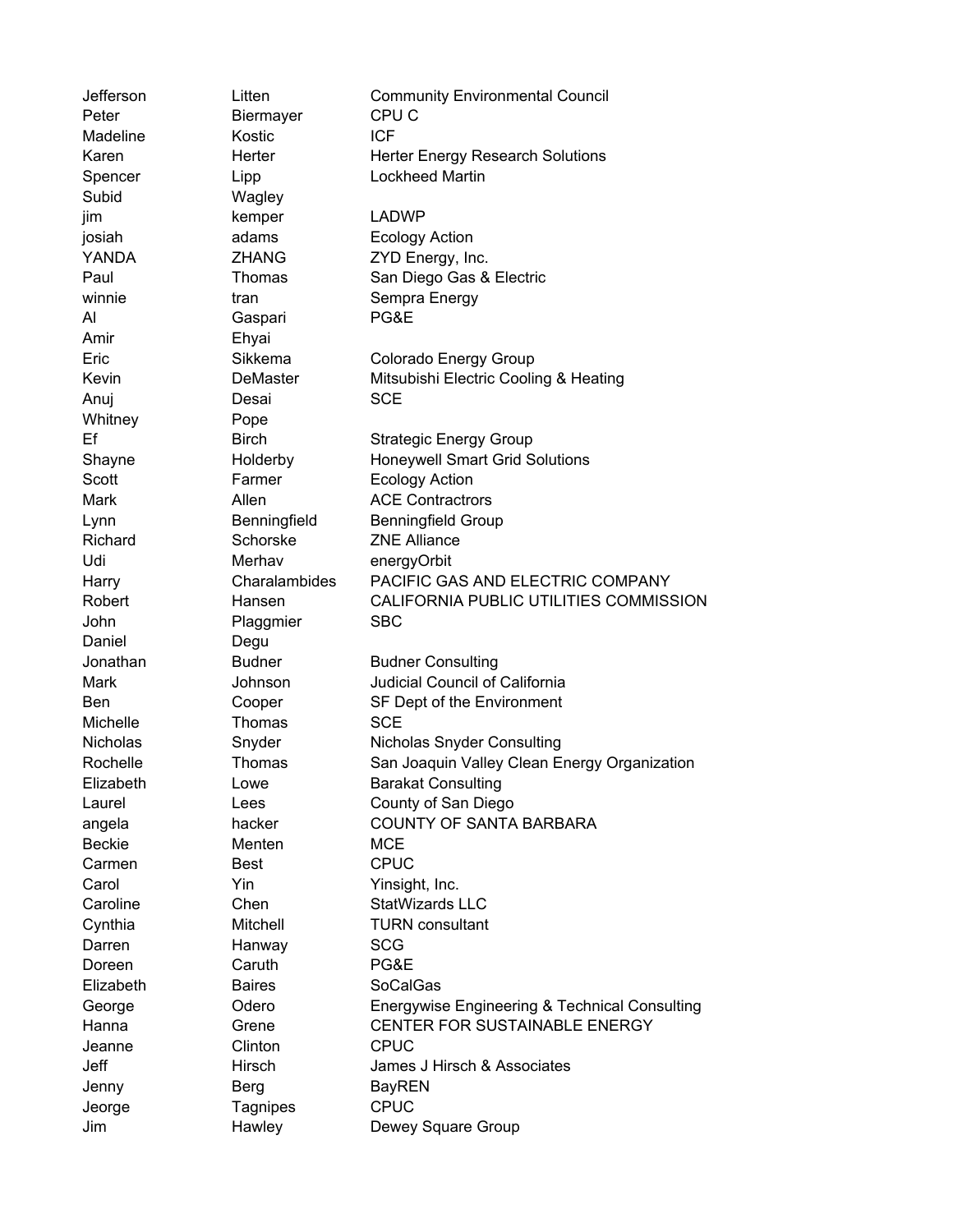| Jordana              | Cammarata      | <b>FIRSTFUEL SOFTWARE</b>                     |
|----------------------|----------------|-----------------------------------------------|
| Justin               | LeVeque        | City of San Jose                              |
| Katie                | Elliott        | <b>MARIN CLEAN ENERGY</b>                     |
| Lara                 | Ettenson       | <b>NRDC</b>                                   |
| <b>Mabell Garcia</b> | Paine          | <b>ICF</b>                                    |
| Marc                 | Costa          | The Energy Coalition                          |
| Margie               | Gardner        | CA Energy Efficiency Industry Council         |
| Mark                 | Hervey         | SOUTHERN CALIFORNIA GAS COMPANY               |
| Mary                 | Anderson       | PG&E                                          |
| Michael              | Nguyen         | The Energy Coalition                          |
| Mona                 | Dzvova         | California Public Utilities Commission        |
| <b>Nick</b>          | <b>Brod</b>    | <b>CLEAResult</b>                             |
| Priscilla            | Johnson        | PG&E                                          |
| Robert               | <b>KASMAN</b>  | <b>PGE</b>                                    |
| Thomas               | Enslow         | ADAMS BROADWELL JOSEPH & CARDOZO              |
| Jessie               | Denver         | CITY AND COUNTY OF SAN FRANCISCO              |
| Abhilasha            | Wadhwa         | CALIFORNIA ENERGY COMMISSION                  |
| Cody                 | Coeckelenbergh | Lincus, Inc.                                  |
| Shannon              | Cheng          | PG&E                                          |
| Meghan               | Dewey          | PG&E                                          |
| Matt                 | Evans          | <b>SCE</b>                                    |
| <b>Brandi</b>        | Turner         | SDG&E                                         |
| Michelle             | Costello       | SDG&E                                         |
| Rola                 | Halawanji      | The Energy Coalition                          |
| Renee                | Yarmy          | Port of San Diego                             |
| shaun                | dentice        | <b>CLEAResult Consulting Inc.</b>             |
| Johnathon            | Fata           | <b>Waypoint Building Group</b>                |
| Jay                  | Luboff         | Navigant                                      |
| Erin                 | Malcolm-Brandt | CENTER FOR SUSTAINABLE ENERGY                 |
| Amy                  | Reardon        | CALIFORNIA PUBLIC UTILITIES COMMISSION        |
| Susan                | Freedman       | San Diego Association of Governments (SANDAG) |
| Alex                 | Porteshawver   | Michael Baker Int'l                           |
| Susan                | Davison        | CalCERTS, Inc.                                |
| Heather              | Swan           | City of Lancaster                             |
| Nancy                | Barba          | BKI                                           |
| <b>Tracy</b>         | Sato           | City of Anaheim, Public Utilities Department  |
| Aaron                | Panzer         | Retroficiency                                 |
| Benjamin             | Peters         | Correlate Inc.                                |
| Richard              | Chien          | <b>BayREN</b>                                 |
| Dave                 | Hegarty        | DuctTesters, Inc.                             |
| Jonathan             | Young          | <b>CA Association of Realtors</b>             |
| Katie                | Moore          | The Energy Alliance Association, Inc. (TEAA)  |
| <b>Kirk</b>          | Oatman         | I'm in Control                                |
| Victoria             | <b>Bloise</b>  | Ecova                                         |
| Elsia                | Galawish       | <b>Galawish Consulting Associates</b>         |
| Dana                 | Armanino       | County of Marin                               |
| Conrad               | Newberry       | Opterra Energy                                |
| Alex                 | Chase          | <b>Energy Solutions</b>                       |
| Lou                  | Jacobson       | Redwood Coast Energy Authority                |
| Patsy                | Dugger         | CB&I                                          |
| Yang                 | Hu             | CB&I                                          |
| Domenico             | Gelonese       | <b>Embertec LLC</b>                           |
|                      |                |                                               |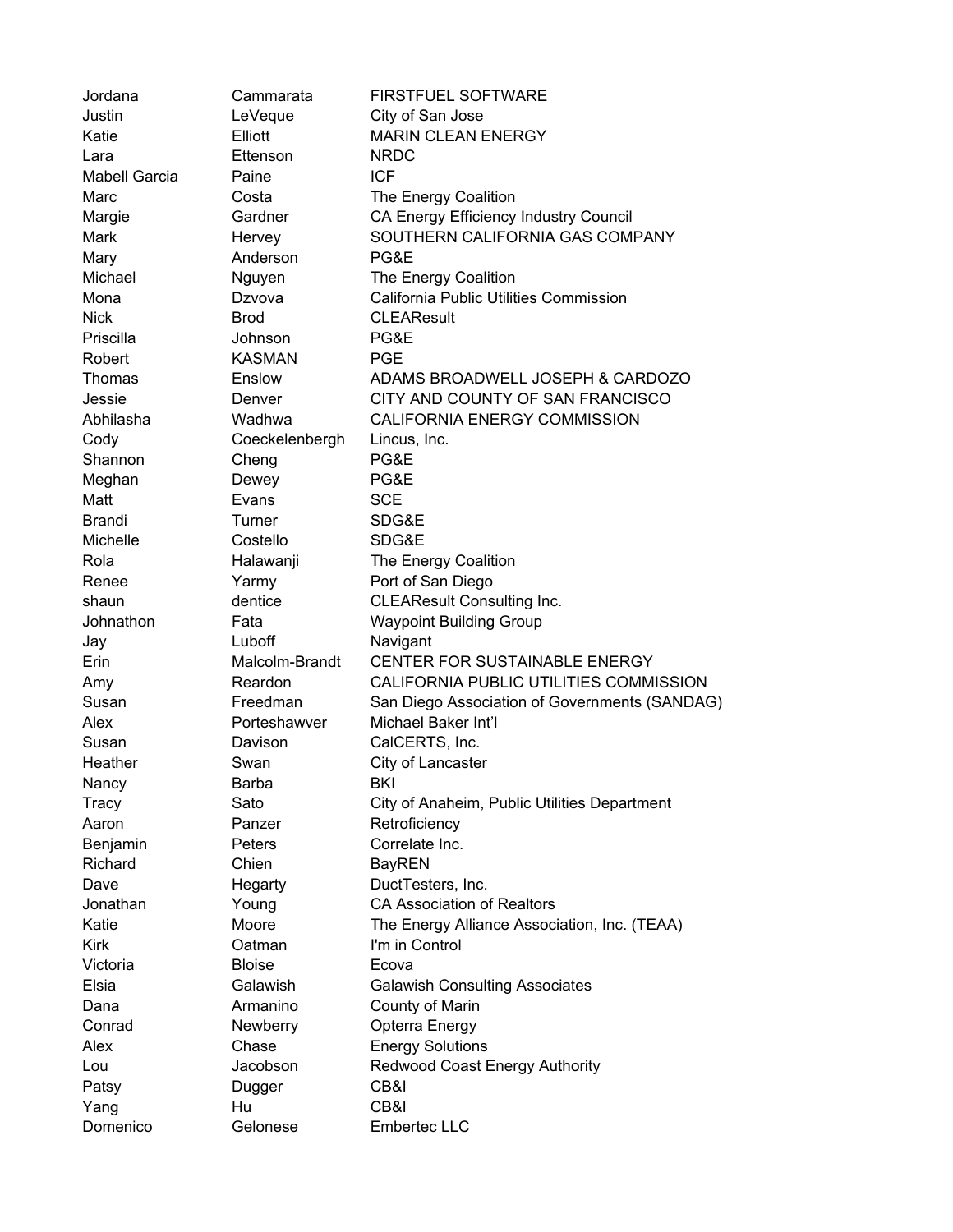Dave Clark Energy efficiency Inc Shea Dibble Enpowered Mark **Lowry** WHPA Mushtaq Ahmad Nexant, Inc. Paul David TRC Energy Services Corey **Grace** Clearesult Troy Hartmann Pacific Energy Service & Facilities,inc Eva Chu PG&E vasudha lathey TRC Energy Services Thomas Trimberger Peter Biermayer CPUC Chris Hammer Sustainable Design + Behavior John Morton ConSol Kenneth Moore TEAA, Inc Dan Sperber Ellen Steiner Opinion Dynamics Rina Lopez SF Department of the Environment James Birkelund Small Business Utility Advocates Ron Sugimoto SoCalGas Stephen Rickert California Public Utilities Commission Jonathon Stage Newcomb Anderson McCormick Kelly Seeger Philips Lighting Scott Higa Higa Southern California Edison Jim Reese California Manufacturing Technology Consulting Anita **Adams** Adams The County of Sonoma Katie **Hentrich** SANDAG Glenda Towns SOCALGAS Sharyn **Barata** Opinion Dynamics Milena **Usabiaga** Nexant, Inc. Andrew Bevington PG&E Tianzhen Hong LBNL John Teeter Maalka Hector **Uriarte** Proteus Inc. Pat Watts FCI Management Jennifer Holmes EMI Consulting Dave **Intner** SCE Marco Terruzzin Electro Power Systems Inc Christine Baginski ASWB Engineering SUSAN **OSBECK** GoodCents Mark Cherniack MJC Consulting Robert Mowris Verified Inc. Lowell Chu CITY & COUNTY OF SAN FRANCISCO Hedi Razavi Keewi Inc. Michelle Vigen CA Efficiency + Demand Management Council Bruce Ray Ray Johns Manville Heather **Allen** Allen County of Ventura Amy Sanchez Mendo-Lake Energy Watch Barbara **Hernesman** SynergyNexGen Matt Henkelmann FESS Energy, Inc. Jeff Schlegel Corey **Grace** Resource Innovations Kevin Kane Direct Technology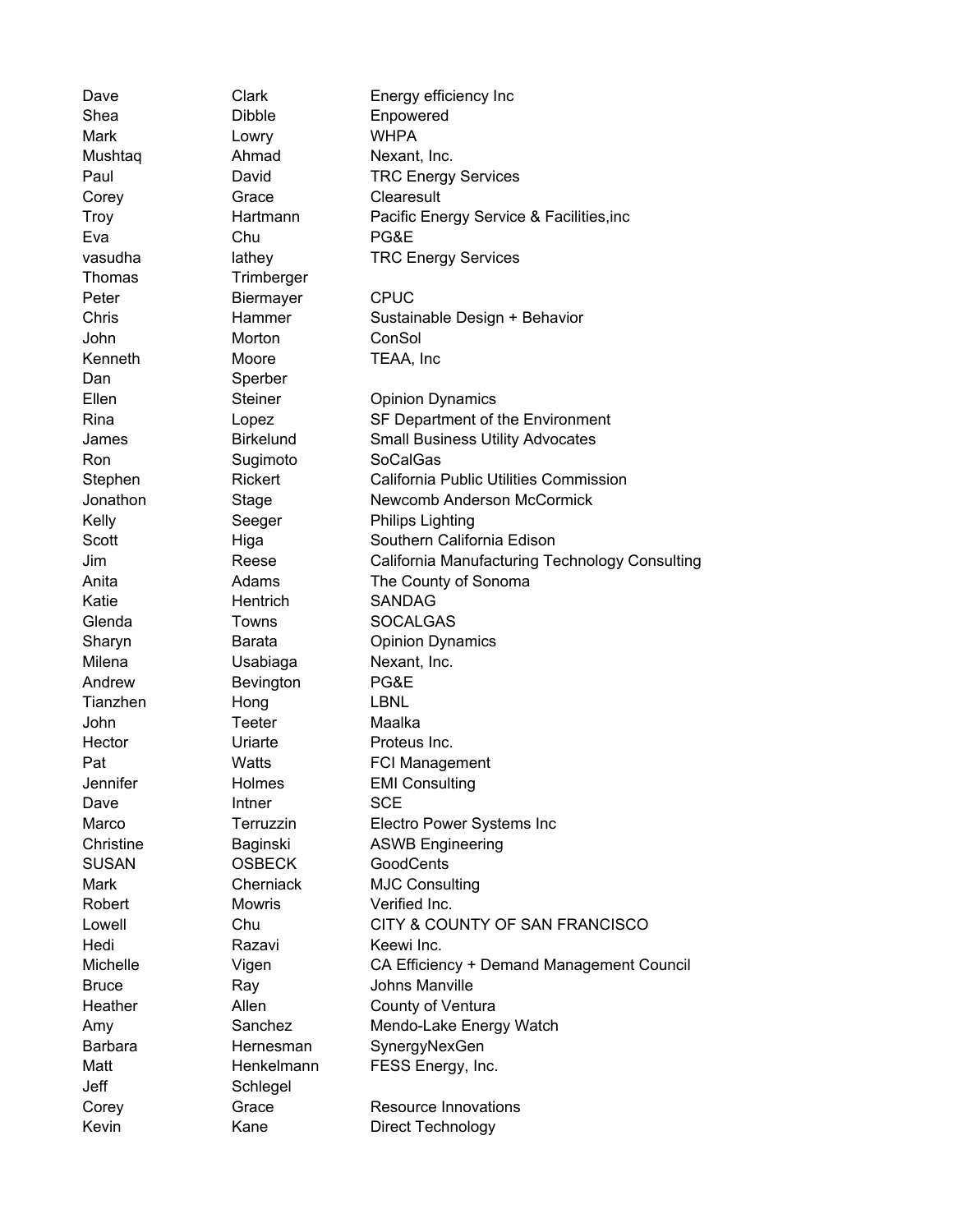| Kay            | Worthington       | DNV GL Energy Services Inc                   |
|----------------|-------------------|----------------------------------------------|
| Ben            | Lipscomb          | <b>National Comfort Institute</b>            |
| <b>Brad</b>    | Kates             | <b>Opinion Dynamics</b>                      |
| Kelly          | Hedges            | <b>ICFI</b>                                  |
| Deborah        | Elliott           | Napa County                                  |
| Cara           | Bautista-Rao      | City of Walnut Creek                         |
| Brent          | Locke             | <b>EnerGtech Experts</b>                     |
| Chris          | Kato              | PG&E                                         |
| Julie          | Cassel            | PG&E                                         |
| Jane           | McClellan         | PG&E                                         |
| Amy            | Barr              | PG&E                                         |
| Mike           | Hodgson           | ConSol                                       |
| Vandana        | Bali              |                                              |
| Sophia         | Hartkopf          | <b>TRC Energy Services</b>                   |
| Narcisa        | Untal             | County of Solano                             |
| Warren         | Lupson            | Lupson & Associates LLC                      |
| Elizabeth      | <b>DeSouza</b>    | Felton Bay Logistics, LLC                    |
| Chris          | Walker            | <b>CAL SMACNA</b>                            |
| Robert         | <b>Brunn</b>      | <b>SCE</b>                                   |
| Michael        | Callahan          | <b>MCE</b>                                   |
| Megan          | Geraci            | PG&E                                         |
| Shawn          | Fife              | <b>SCG</b>                                   |
| Skanda         | Ramesh            | Capgemini                                    |
| Jim            | Hanna             | <b>Energy Solutions</b>                      |
| Margaret       | <b>Bruce</b>      | <b>Local Government Commission</b>           |
| Cesar          | <b>Rios</b>       |                                              |
| Richard        | Lord              | Carrier                                      |
| Rebecca        | Eaton             | <b>ICF</b>                                   |
| Ying           | Wang              | Okapi Architecture Inc.                      |
| Alok           | Singh             |                                              |
| Andrea         | Altmann           |                                              |
| Ellen          | Zuckerman         | Schlegel & Associates                        |
| Peter          | <b>Black</b>      | ecobee                                       |
| <b>Matthew</b> | <b>Skolnik</b>    | Los Angeles County Office of Sustainability  |
| Gary           | Gockel            | <b>Gary Gockel</b>                           |
| Peter          | Turnbull          | PG&E                                         |
| Alice          | Liddell           |                                              |
| Bryan          | Jungers           | E Source                                     |
| Joseph         | <b>Button</b>     | Association of Monterey Bay Area Governments |
| Don            | Tanaka            | So.Cal.Pipe District Council 16 (UA)         |
| Lola           | Odunlami          | <b>CPUC</b>                                  |
| Lloyd          | Kass              | Lime Energy                                  |
| Kenneth        | Smokoska          |                                              |
| Payam          | Bozorgchami       | C.E.C                                        |
| Karen          | Ehrhardt-Martinez | Navigant                                     |
| Martin         | <b>Bond</b>       | <b>CESC</b>                                  |
| ВC             | Capps             | County of Sonoma                             |
| Kate           | Rathbun           | <b>BKI</b>                                   |
| Cori           | Jackson           | CLTC - UC Davis                              |
| Elisabeth      | Russell           | AMBAG                                        |
| Tom            | Downey            |                                              |
| Meg            | Lester            |                                              |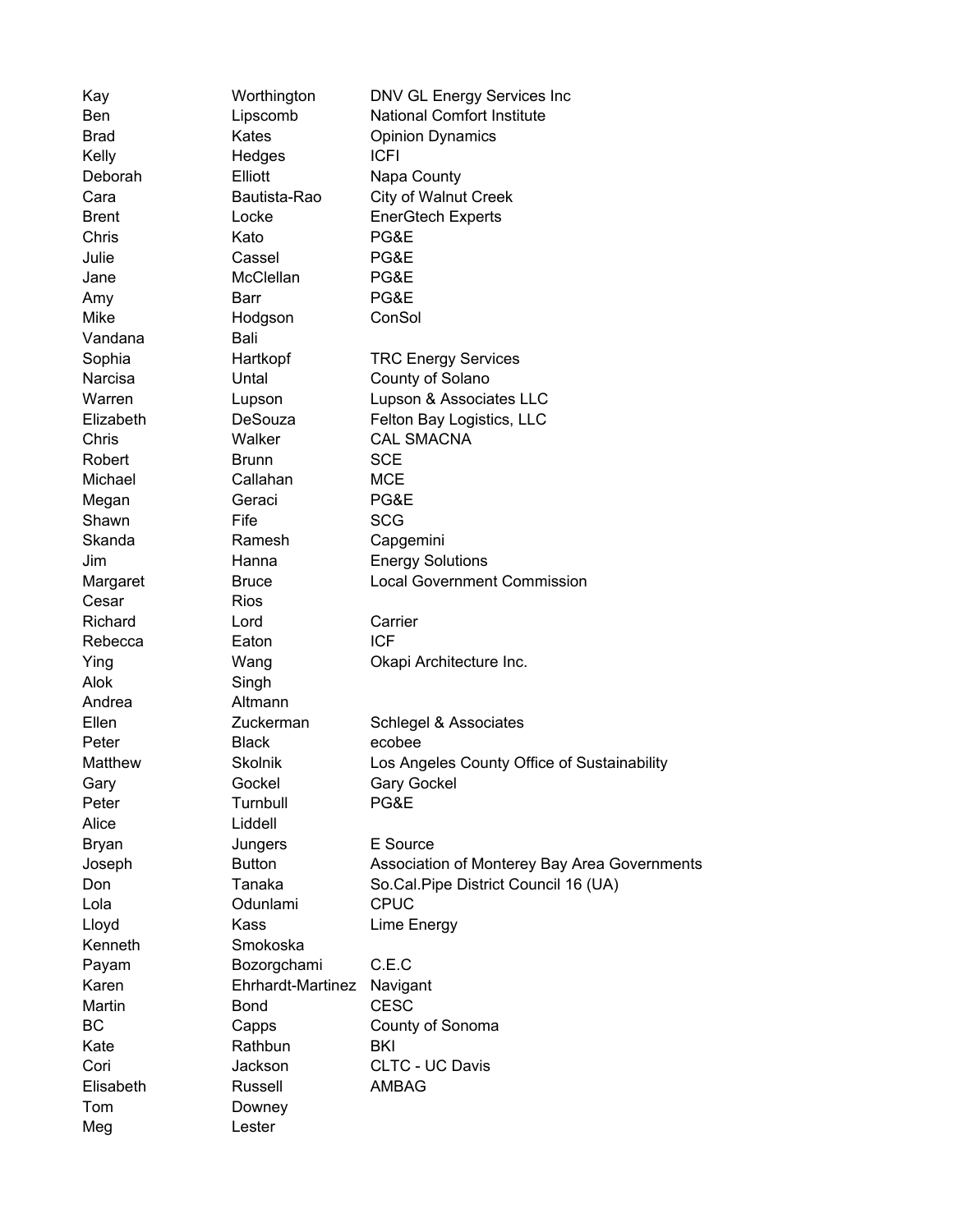CC Co-Chairs CC Facilitator Jeremy Kraft EMI Consulting don arambula don aramubla consulting Phil Barnes Benningfield Group, Inc. Eric Dubin Mitsubishi Electric Cooling and Heating Terri Meyer Pacific Gas & Electric Richard **Beadle** NEXANT Dawn Greco ICF International Marissa **Barrera** SCE Jessica Waggoner PG&E Frank Spasaro SCG Kit Cole Cole Kit Cole Consulting Abhijeet Pande TRC Siva Gunda UC Davis Energy Efficiency Center Meg Waltner Arup Tom Kunhardt Correlate Inc Stanley Mueller DNV GL Energy Services USA, Inc. Jack Shih SCE Kevin **Armstrong COUNTY OF SANTA CLARA** Rachel **Kuykendall** Sonoma Clean Power Matt **Horwitz** SCE Evelyn Lee PG&E Sean Mackay PG&E Anthony **Serres** Philips Lighting Paul Ledesma City of San Jose, Environmental Services Alice Sung Greenbank Associates Kathryn Kriozere Small Business Utility Advocates Clay Luthy EnergySavvy Shelby Gatlin CalCERTS, Inc. Mindy Craig BluePoint Planning Renwick Paige Energy Infrastructure Partners Nicolas Liu Liu NEXANT Andrea Chow County of San Mateo Joanne O'Neill CLEAResult Allison Wood SANDAG Gary Shushnar SCE Miriam Wrobel Miriam Wrobel Consulting LLC Peter Tanios Caroline **Francis** Rodney Williams Embertec USA Jessie Miller Opterra Energy Services Sumeeta Ghai Center for Sustainable Energy Corban Lester Willdan Energy Solutions Leigh Lain **Walker** County of Ventura Daniel **Cornejo Energy Solutions** Leonardo Guerra Richard Heath and Associates, Inc. Alice **Zanmiller** County of Marin Mananya Chansanchai PG&E Jayson **Antonoff** Institute for Market Transformation (IMT) Wendy Worrell Western HVAC Performance Alliance Katie **Barrows** Coachella Valley Association of Governments